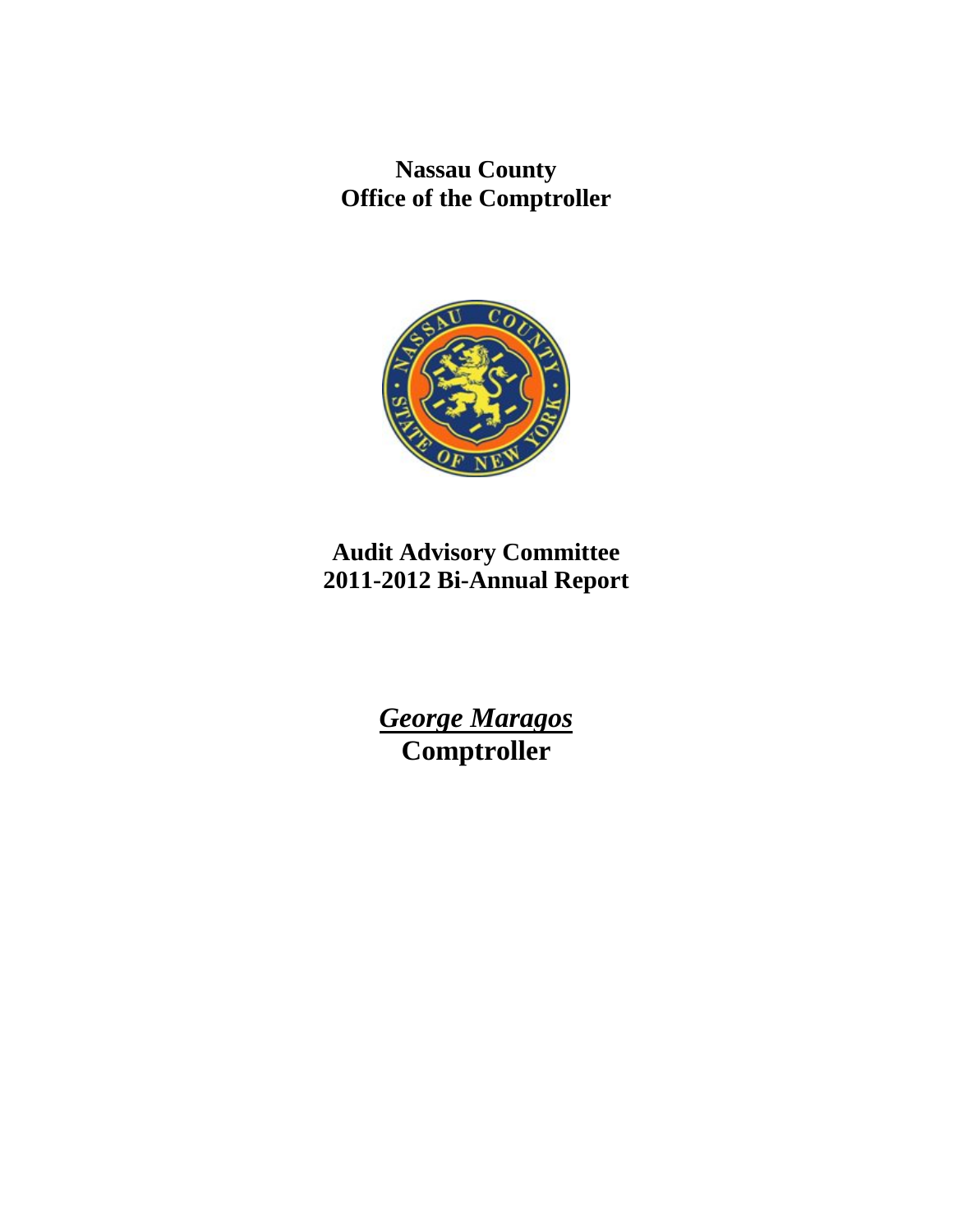# **Introduction**

The Nassau County Comptroller's Audit Advisory Committee ("Committee") was established in 2003 to obtain outside advice and oversight for the County's financial and auditing operations. Comprised of financial experts and business leaders, the Committee offers independent oversight. The Committee consists of five independent members, plus designees from the County Executive and the County Comptroller.

# **Purpose**

The Committee assists in monitoring Nassau County's finances and reviews the annual independent audit of the County's financial statements. The Committee provides advice to the Comptroller in connection with the selection of the County's independent audit firm. It examines the appropriateness of the external audit's scope, reviews audit results and assesses the adequacy of internal controls by both the administration and the auditors. Additionally, the Committee reviews and comments on the Comptroller's internal audit plan, the audits prepared pursuant to the plan, agency responses, and County control directives and procedures. When appropriate, the Committee conducts special projects and provides advice and consultation on matters affecting the County's finances.

The Committee's Operating Guidelines are attached to this report as an Appendix.

#### **Summary of Significant Areas of Oversight and Guidance**

- The national recession and its continued impact on the County's finances was a key concern in 2011 and 2012. The Committee closely monitored the County's financial condition, focusing on the annual budget process and reviewing periodic reports of revenues and expenditures. The Committee received regular updates on the County's financial position from the County Comptroller and the Deputy County Executive for Finance.
- The Committee monitored the County's progress in managing real property tax refunds to commercial and residential property owners. In October of 2012, the County Comptroller advised that residential tax certiorari claims had been resolved due to the County's residential settlement program. A similar program may assist with commercial properties, while the County continues to reform the assessment system.<sup>1</sup>
- The Committee closely monitored the County's efforts to manage its long-term debt, volunteering their expertise in financial markets and actuarial experience where it would be helpful to the administration and Comptroller's Office.

<sup>&</sup>lt;sup>1</sup> In February 2013, the Nassau County Interim Finance Authority ("NIFA") declined the County's proposal for \$150 million in new borrowing for tax certiorari related claims. NIFA observed that the County Legislature had not passed by a supermajority, as required by County Charter, an ordinance authorizing the County to issue new certiorari related bonds. NIFA noted that the County may resubmit the proposal at a later date.

Audit Advisory Committee 2011-2012 Bi-Annual Report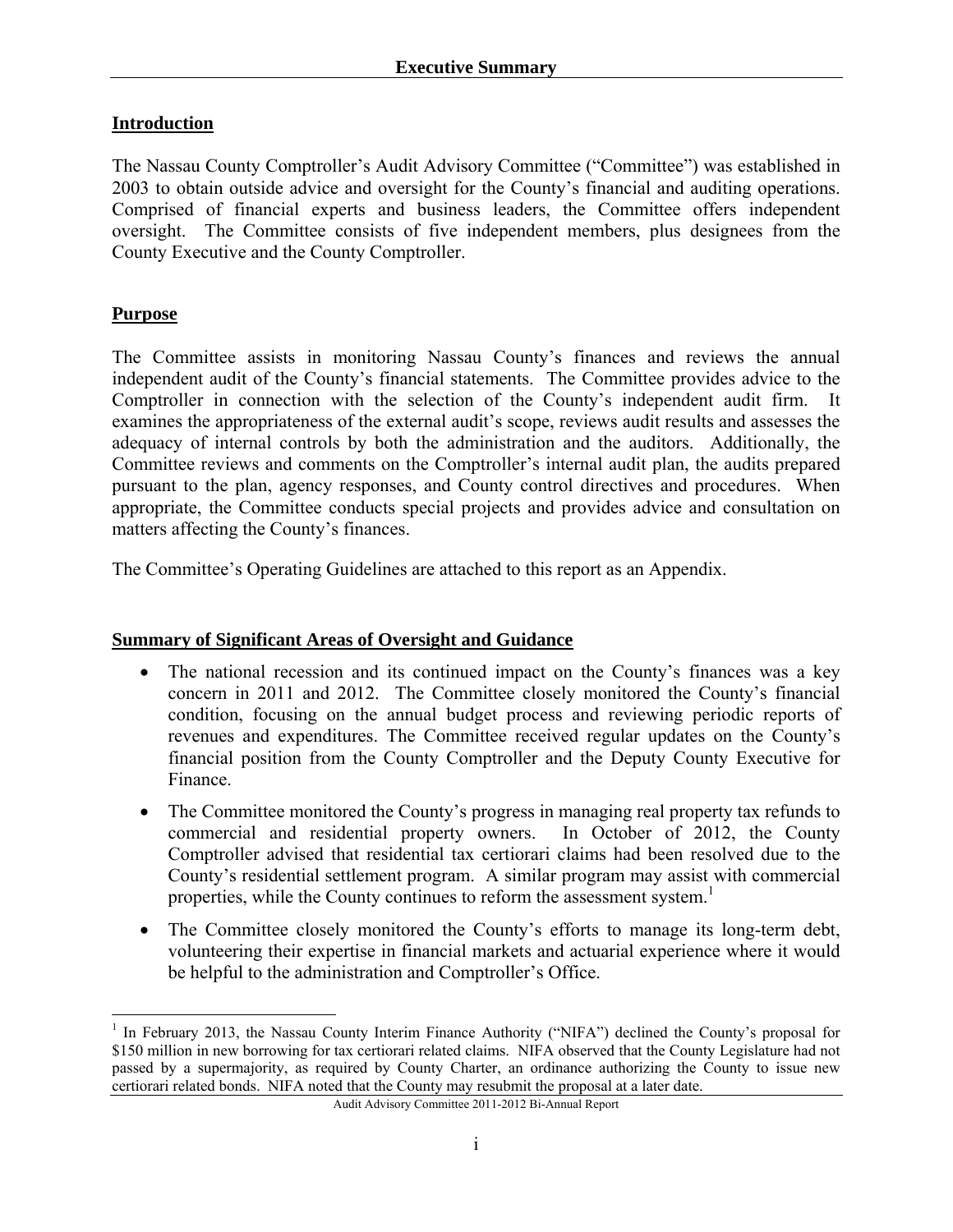- A representative of the County's external audit firm, Deloitte & Touche LLP, attended each Committee meeting to provide an update on the status of the County's annual audit. The Committee reviewed Deloitte's annual Report to Management and monitored the County's efforts to resolve any deficiencies or exceptions reported.
- The Committee monitored the progress of the Comptroller's Office's 2011 and 2012 audit plans. They reviewed and discussed the audit reports issued by the Comptroller's Office.
- The Committee continued to monitor the financial condition of the Nassau Health Care Corporation/Nassau University Medical Center closely, due to the County's responsibility for the hospital's debt.

# **Conclusion**

The Committee has been a major source of guidance throughout 2011 and 2012 and its suggestions and insights will continue to be used in monitoring the County's financial condition.

Audit Advisory Committee 2011-2012 Bi-Annual Report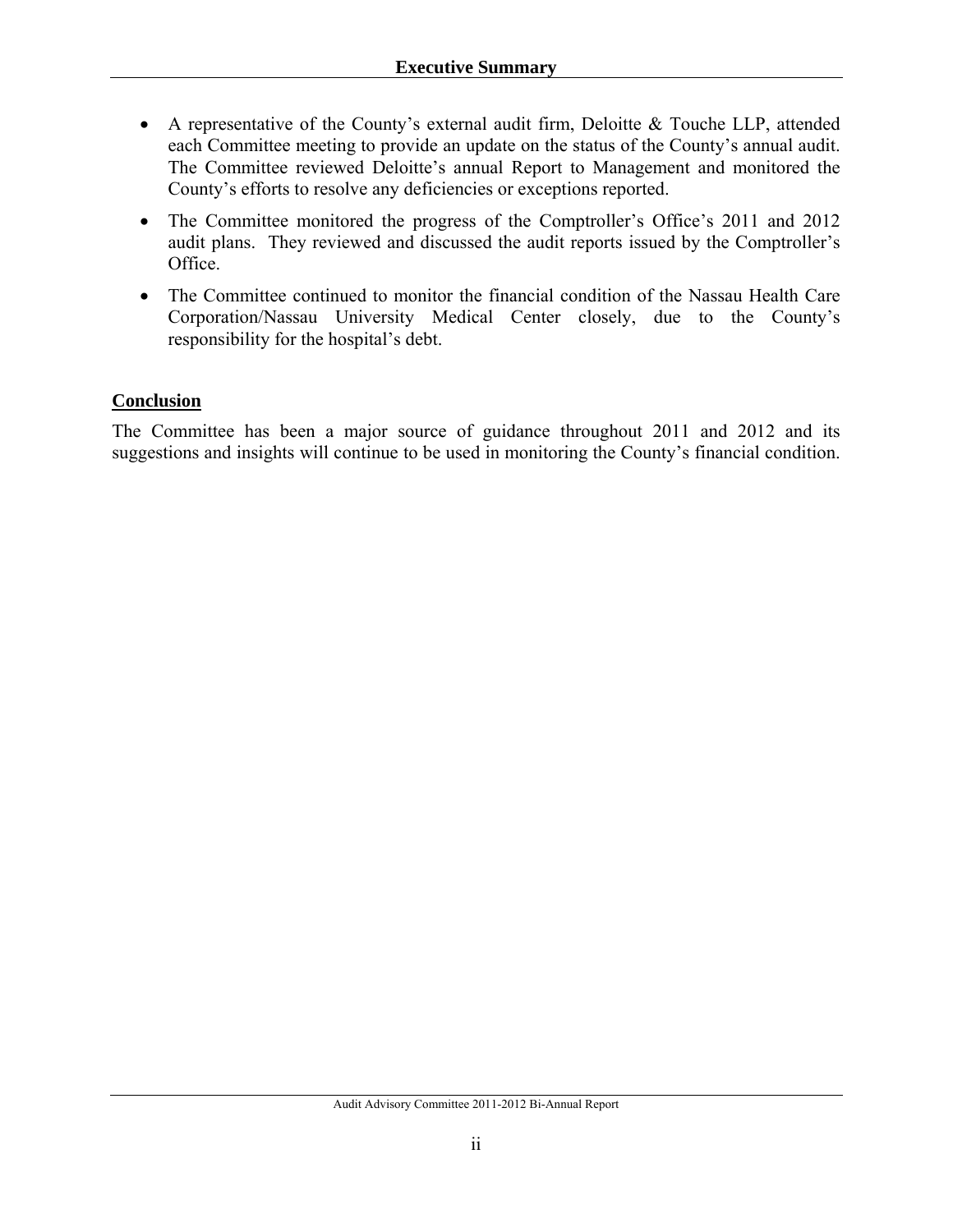# **Page**

| Status of Nassau Health Care Corporation/Nassau University Medical Center 9 |  |
|-----------------------------------------------------------------------------|--|
|                                                                             |  |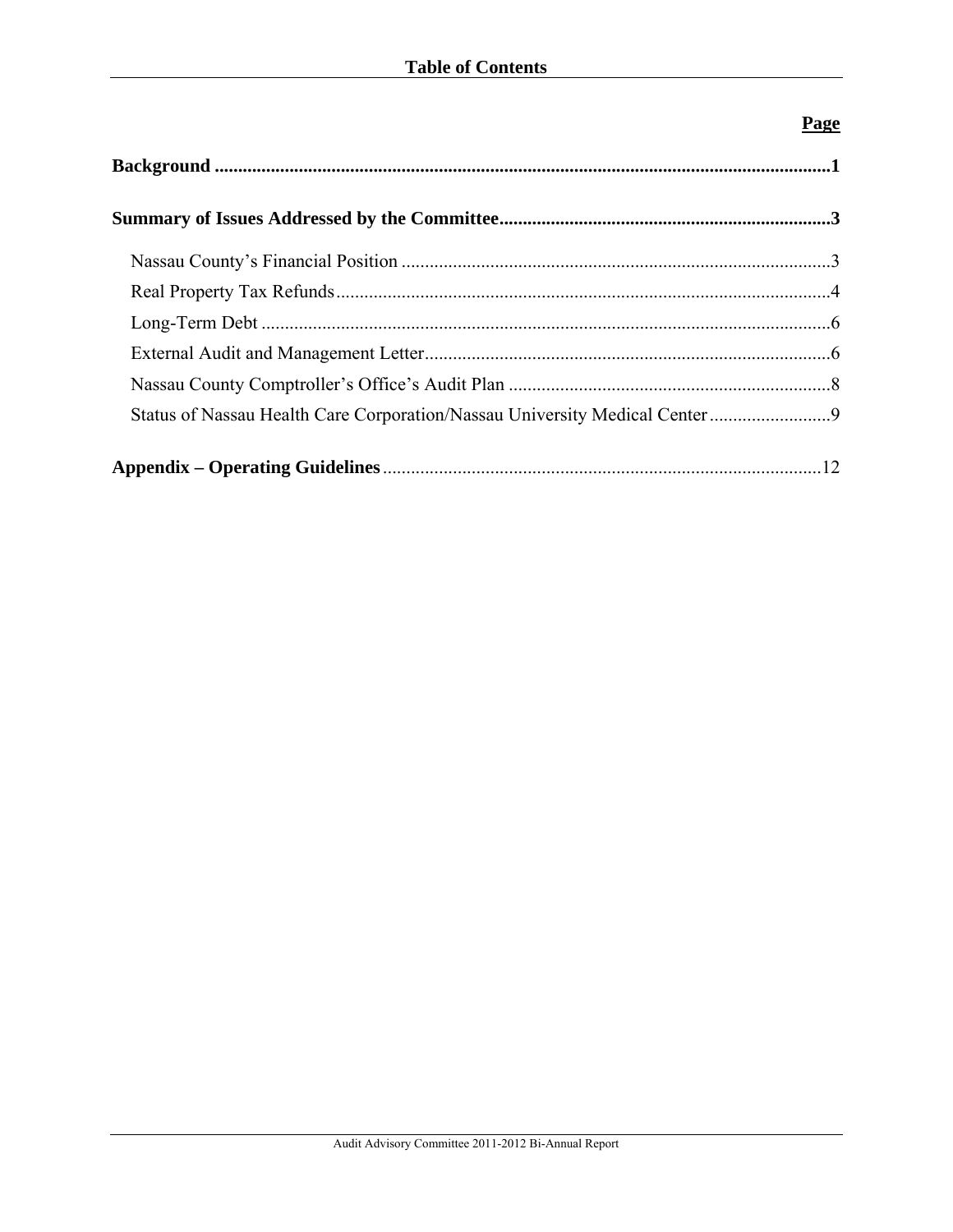The Audit Advisory Committee is composed of seven members:

- The County Executive or his designee, currently, the Deputy County Executive for Finance;
- The County Comptroller or his designee; and
- Five experienced community, education, business and financial leaders selected by the Comptroller who are independent of the County and local governments. One of the independent members is chosen to serve as the chairperson of the Committee.

Committee members as of December 31, 2012 are:

**Paul Leventhal:** Serves as the Chairman of the Committee. He is a Certified Public Accountant and a former member of the Nassau County Interim Finance Authority ("NIFA"). Mr. Leventhal is President of Leventhal & Co., CPA's PC, and Vice President of Leventhal Financial Service, Inc. He is a member of the Board of NuHealth, (Nassau Health and Hospital Corporation), Chairman of their Finance Committee and the Legal  $\&$ Audit Committee. He was a member of the Nassau Community College Board of Trustees, Vice Chairman of their Finance Committee and Chairman of their Enrollment **Committee** 

**Lee E. Launer:** A retired partner of PriceWaterhouseCoopers LLP, Mr. Launer is a Member of the American Academy of Actuaries and a Fellow of the Society of Actuaries.

John Howell: A Certified Public Accountant and retired Tax Partner of Ernst & Young. Mr. Howell was a Financial Advisor at American Express Financial Advisors (currently known as Ameriprise Financials).

**Carl A. Friedrich:** A Certified Financial Planner with over 17 years of financial industry experience, including two years as President of an independent fee-only investment management practice, he specializes in investments, goals-based planning, cash-flow and budgeting analysis and portfolio design. Mr. Friedrich was a Vice President in the Equities Division at Goldman, Sachs & Co. for eight years.

**Arthur Lukin:** A Certified Public Accountant. In 1984, Mr. Lukin merged his practice as a sole practitioner and become a shareholder in Frumkin & Lukin, CPA's, P.C. Mr. Lukin has worked in public accounting since 1970 and is an active member of the American Institute of Certified Public Accountants and the New York State Society of Certified Public Accountants.

**Timothy P. Sullivan:** Deputy County Executive for Finance. Mr. Sullivan has over 20 years of financial analysis and control experience with municipalities, large corporations, and academic research organizations. He was the Director of Financial Planning for the Long Island Power Authority. Mr. Sullivan serves as the County Executive's Designee to the Committee.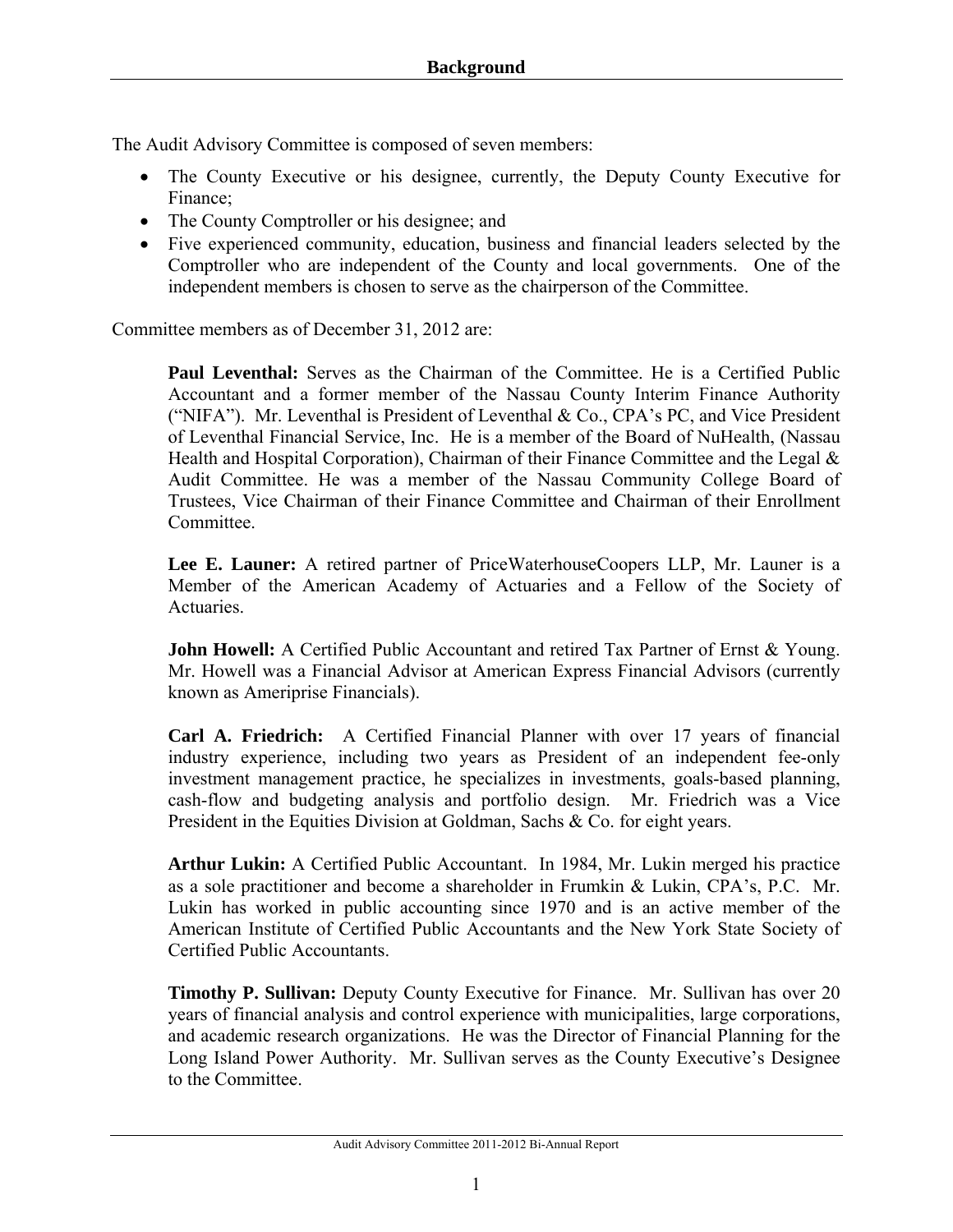The County Comptroller and a Director of Deloitte & Touche LLP, the County's independent auditors, attend each Committee meeting. The independent members are volunteers and are not compensated for their services. County officials serving on the Committee do not receive compensation in addition to their regular salaries.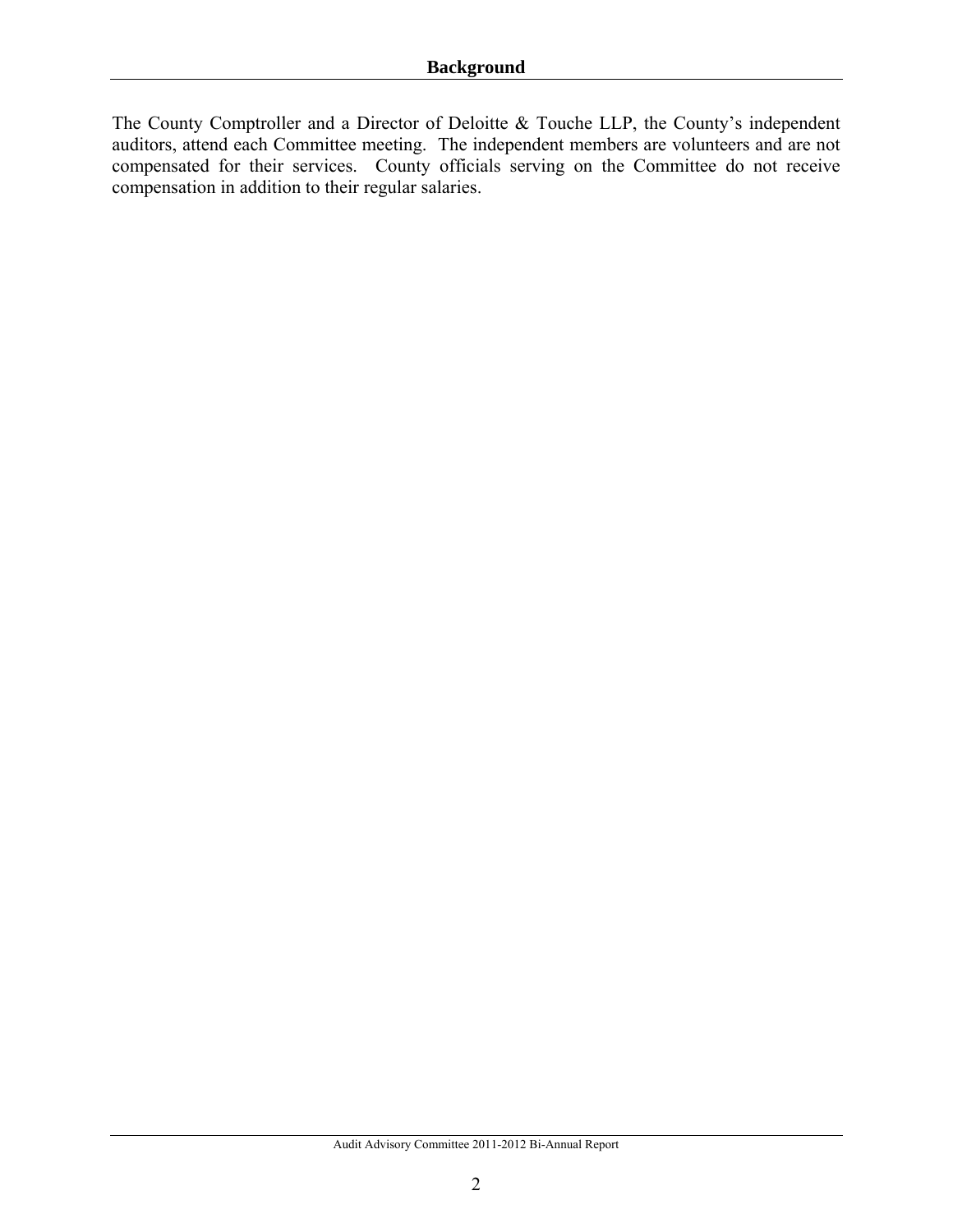#### **Summary of Issues Addressed by the Committee**

#### *Nassau County's Financial Position*

The national recession and its continued impact on the County's finances was a key issue for the Committee in 2011 and 2012. Comptroller Maragos and Deputy County Executive Sullivan updated the Committee at each meeting concerning the reduction in sales tax revenues and the County's budgetary condition. In May of 2011, Comptroller Maragos noted that significant improvement had been noted in the amount of the County's structural gap, which was \$251.8 for 2009 and had improved to \$131.6 million for 2010. Mr. Maragos advised that there was a \$104.8 million estimated budget risk or "budgetary gap" between County revenues and expenses for 2011. The Comptroller's Office had identified opportunities for closing the gap of approximately \$77.3 million, including sales of Mitchel Field leases, sales of other County properties, additional OTPS (other than personal services) savings, and red light camera revenue.

At the May, 2011 Committee meeting, Mr. Sullivan commented on the significant drop in the number of County employees, noting that a voluntary retirement incentive had been offered to employees. He indicated that NIFA's implementation of a control period over the County had resulted in a freeze of wages and longevity pay for County employees effective April 1, 2011 that would save approximately  $$10$  million for  $2011$ .<sup>2</sup>

In May, 2011, Comptroller Maragos provided the Committee with a preliminary 2010 Significant Revenue and Expense Budget Variance report, which indicated that the County ended fiscal year 2010 with an estimated \$17.2 million surplus. The audited Comprehensive Annual Financial Report, issued in June of 2011, subsequently reported a budgetary surplus of \$26.6 million.

In October 2011, Comptroller Maragos noted that local governments, including Nassau County, were under financial stress from rising health care and pension costs. Nassau County has made a commitment not to raise property taxes, and these factors will have to be addressed later in 2011 or in 2012.

In the latter part of 2011, Deputy County Executive Sullivan discussed the 2012 Proposed Budget with the Committee. The proposed budget had been submitted to the County Legislature on September 15, 2011 and was to be adopted by October 30, 2011. He noted that sales taxes comprise approximately 40% of the County's revenues, while property taxes make up approximately 30%. He indicated that the County had reduced its workforce by approximately 20% and had privatized inmate healthcare at the Nassau County Correctional Center. NIFA must approve the 2012 budget, and they advised the County that \$300 million in expenditures should be removed.

<sup>1</sup>  $2$  On February 14, 2013, a judge of the United States District Court issued a decision in the wage freeze lawsuit brought by certain unions against NIFA and the County, ruling that NIFA's wage freeze authority had expired. However, the judge stayed his ruling pending an appeal by NIFA. On March 14, 2013, NIFA extended the wage freeze for an additional year. The United States Court of Appeals has agreed to expedite NIFA's appeal of the District Court decision.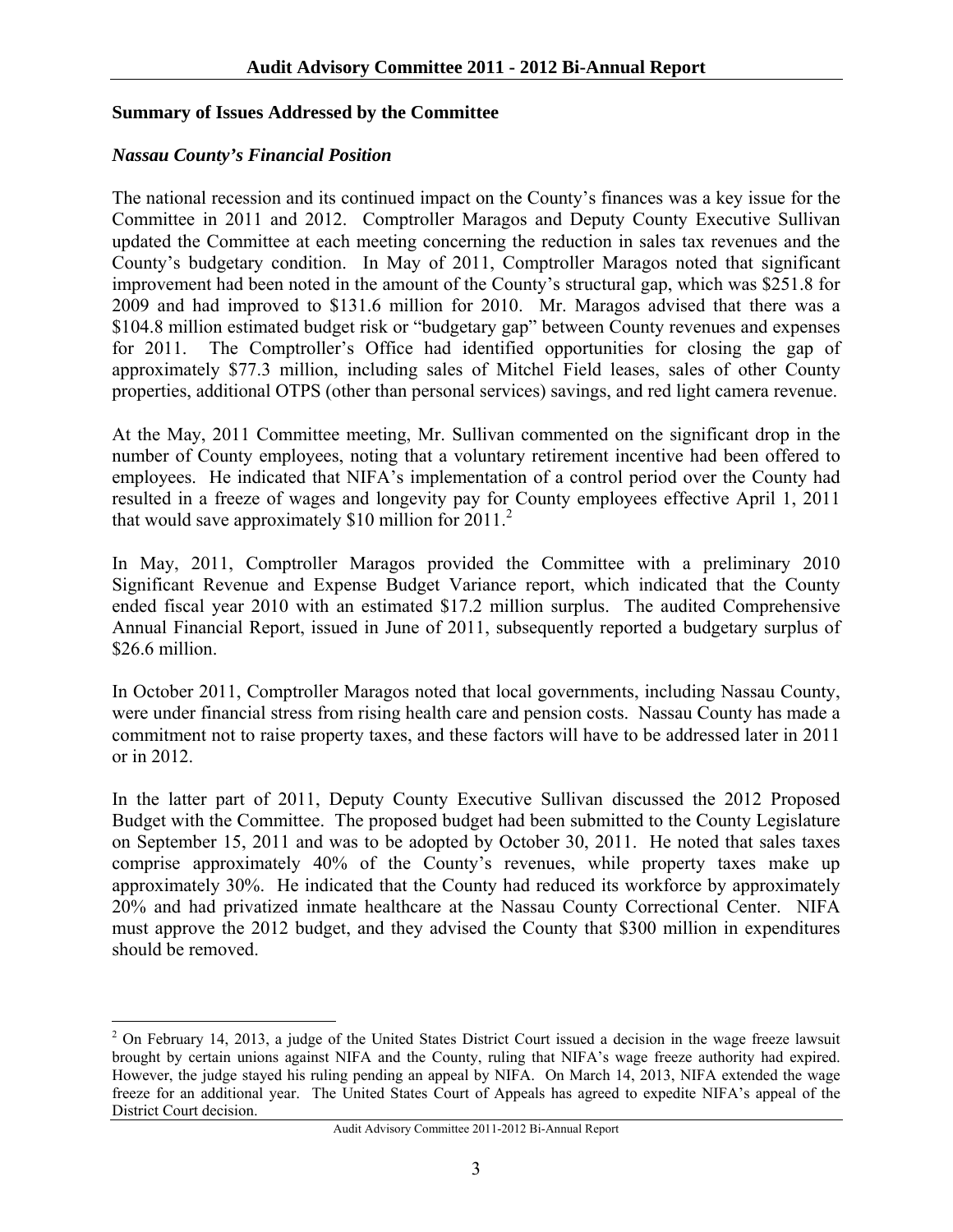In October 2012, Comptroller Maragos discussed the year-end close with the Committee, noting that the fund balance of the County's primary funds had declined from approximately \$90 million to \$40 million. Deputy County Executive Sullivan presented the County's proposed 2013 budget to the Committee. He noted the County's significant accomplishments during the period of 2010 to 2012 included reducing the budgeted workforce to the lowest headcount in several decades, consolidating police precincts from eight to four, and creating a public-private partnership for bus services.

The Comptroller's Office identified approximately \$60 million of budgetary risk in the proposed 2013 budget, the lowest amount of risk in any budget for the years 2011 through 2013. Anticipated 2013 expenses total \$2.8 billion, with salaries, wages and fringe benefits comprising 46%. Mr. Sullivan noted that less than 5% of the budget is discretionary, because entitlement programs are generally mandated, although the County may choose to fund some programs, such as daycare, at higher than required amounts.

Mr. Sullivan noted that sales taxes make up 40% of the County's anticipated \$2.8 billion in revenues for 2012; however, the weakened economy has had a significant effect on sales tax receipts, with a cumulative sales tax shortfall of \$785 million since 2007, and a \$140 million shortfall for 2012 as of October, 2012. Comptroller Maragos indicated that sales tax receipts may be an area of risk for the County in 2013 if the economy falters again. The County's proposed 2013 budget estimates 3.7% growth for sales taxes over the 2012 forecast. Mr. Sullivan noted that as of October, 2012, there had been 4.9% growth in year-to-date sales tax receipts.

Mr. Sullivan reported that the County's state mandated pension bill has doubled since 2010, from \$94 million to an estimated \$187 million for 2013. Improvements in stock market results won't help local governments until 2015, when the bill should level off or decline.

Comptroller Maragos advised the Committee that the County's 2013 proposed budget faces challenges, because there are few discretionary expenses left to cut without affecting services to County residents. He noted that the budget would reduce the County's structural gap to a nineyear low of approximately \$34.8 million.

# *Real Property Tax Refunds*

1

Real property tax refunds and related debt are a significant area of risk for Nassau County. The Committee monitored the County administration's efforts to address real estate tax certiorari<sup>3</sup> payments. In May of 2011, Deputy County Executive for Finance Sullivan noted that changes and improvements were being made to the Department of Assessment's computer system, with the County Legislature approving funding for the project.

In May of 2011, Comptroller Maragos noted that tax certiorari refunds were estimated to total \$143 million for 2010, in comparison to \$79 million for 2009. Deputy County Executive

<sup>&</sup>lt;sup>3</sup> Real estate tax certiorari is the legal process by which a property owner can challenge the real estate tax assessment on their property in an effort to reduce the property's assessment and real estate taxes.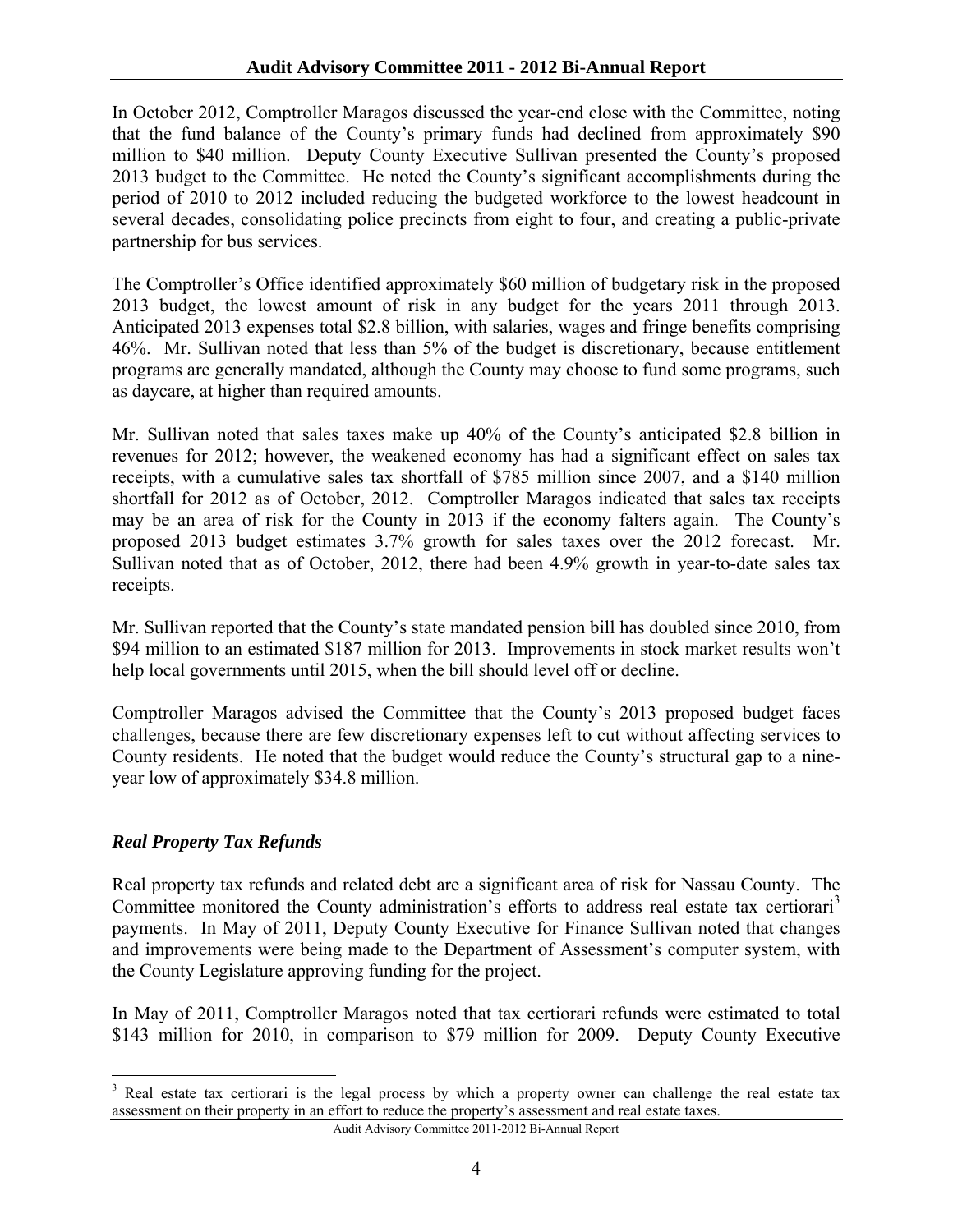Sullivan noted that the County's Administration had launched an initiative, approved by the County Legislature, to eliminate the County's guarantee to cover the towns' and school districts' share of the tax certioraris by  $2013<sup>4</sup>$ .

In October 2011, Betsy Regan, a Deloitte & Touche Senior Manager, advised the Committee that Deloitte had noted problems with the tracking and reporting of tax certiorari refunds. The implementation of the new ADAPT database should resolve the problems<sup>5</sup>.

Mr. Malloy advised the Committee in October of 2011 that tax certiorari refunds were included in Deloitte's 2011 Audit Plan. Comptroller Maragos noted that there were historic problems with the County's tax assessment process, which had created inaccurate real property assessments and a high level of appeals. Mr. Sullivan noted that Nassau County has approximately \$1.2 billion in outstanding debt for tax certioraris, which is double that of Suffolk County. Mr. Sullivan also indicated that while the County's tax certiorari guarantee will end in 2013, it may take three to four years for the County to fully realize the savings.

In October of 2012, Comptroller Maragos noted that an amount estimated at \$223 million had been recorded for future commercial tax certiorari settlements and judgments. Over 90% are five to ten years old and date back to the time of the previous County administration. In contrast, residential tax certiorari claims have been resolved due to the County's residential settlement program. Deputy County Executive Sullivan noted that the Administration had requested transitional financing; however the County Legislature did not approve approximately \$43 million in bonding for property tax refunds. Mr. Sullivan noted that structured settlements may help the County manage the liability and assist with the County's cash flow.

The Committee noted that in New York State, the County's real property tax refund issues are unique. Comptroller Maragos indicated that approximately 50% of the County's outstanding debt has been issued to cover property tax refunds. While changes have been made in the Department of Assessment, including the appointment of a new Acting Assessor, the department has not always succeeded in its efforts to improve the accuracy of property assessments.

Deputy County Executive Sullivan advised the Committee that the County's residential property tax settlement program had resolved all residential assessment appeals prior to the finalization of the 2012/2013 tax roll. Mr. Sullivan indicated that the County was trying to roll this program out to commercial properties. The Administration's structured settlement program would allow the County to pay down the backlog of tax certiorari cases, while the County continues to reform the assessment system.

 $\overline{a}$ 

<sup>&</sup>lt;sup>4</sup> On February 27, 2013, a New York State Appellate Division panel ruled that the County's repeal of the "County guaranty" violated the New York State Constitution and the state's Home Rule Law. The County Attorney has advised that he will appeal the panel's decision.<br><sup>5</sup> The ADAPT (ADministration, APpeals, Tax) system provides a single applications package to manage the

assessment of real property, preparation of tax rolls and billing and collection of taxes and appeals.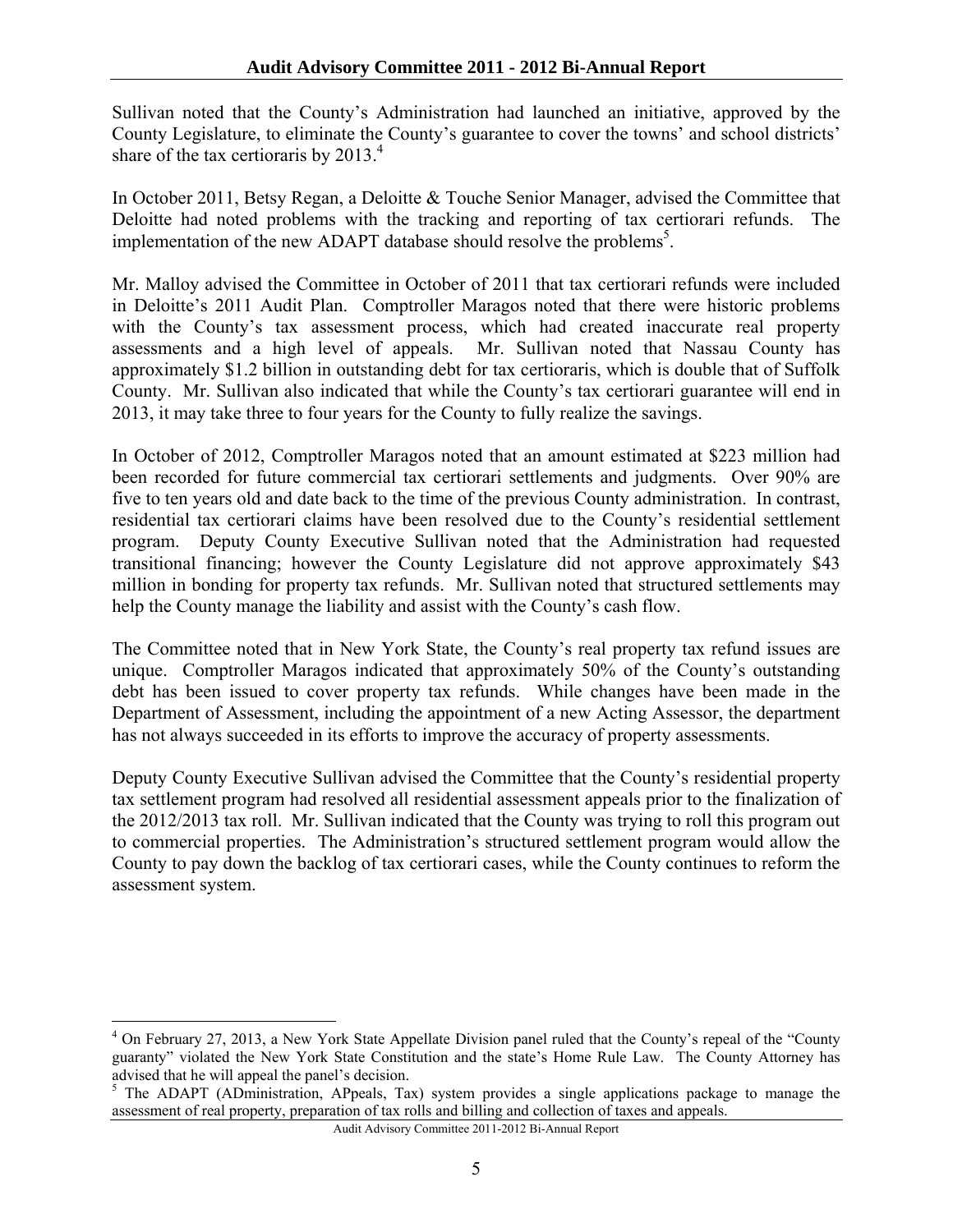# *Long-Term Debt*

<u>.</u>

At the close of December 2011, the County and its component units had a combined \$3.5 billion in outstanding long-term debt. The Committee closely monitored the County's efforts to manage its long-term debt, volunteering their expertise in financial markets and actuarial experience where it would be helpful to the administration and Comptroller's Office.

In October 2011, Deputy County Executive Sullivan noted that over the past 10 years, the County borrowed \$1 billion under NIFA's watch. Currently, NIFA will not allow borrowing for 2011 and 2012 for property tax refunds, advising the County that they will not allow borrowing without a balanced budget. Chairman Leventhal noted that it was essential for NIFA to focus on solutions.

# *External Audit and Management Letter*

Michael B. Malloy, Director, Deloitte & Touche LLP, attended each Committee meeting and provided status reports on the County's annual audit and single audit<sup>6</sup>.

In May of 2011, Mr. Malloy presented the Committee with Deloitte & Touche's draft Report to the Audit Committee, while the audit of the County for 2010 was still in progress. He provided an update on the status of the audits of the County's component units, including Nassau Community College and the Nassau County Interim Finance Authority ("NIFA"). During the course of Deloitte's audit of Nassau County, the County noted an error regarding prepaid expenses and brought it to Deloitte's attention. As a result, a \$4 million adjustment relating to prepaid expenses was made. GASB Statement 45 requires government employers to measure and report the liabilities associated with other than pension post-employment benefits ("OPEB"). Mr. Malloy advised that Deloitte's actuaries had noted that factors relating to the early retirement incentive program, health care trend rates and the healthcare reform act had not been considered in the County's valuation. The valuation was revised, with Deloitte accepting the final valuation.

At it's October 2011 meeting, Mr. Malloy provided the Committee with Deloitte's Report to Management for the Year Ended December 31, 2010. He noted that two prior period adjustment problems had been addressed by the County before the 2010 Comprehensive Annual Financial Report ("CAFR") had been issued. Deloitte auditors had noted that some grants were not reconciled in a timely manner and that bank reconciliations were not performed uniformly.

The County uses the services of an actuary firm in compiling its OPEB figures. In October, 2011 County Director of Accounting Kathy Kugler advised the Committee that the County's actuary firm, Mercer Company, was no longer working with the County, and a new actuary firm was being chosen.

<sup>&</sup>lt;sup>6</sup> Entities that receive more than \$500,000 in federal funds are subject to audit requirements that are commonly referred to as Single Audits. On an annual basis, the County's external audit firm conducts a Single Audit of the Federal financial assistance programs administered by the County.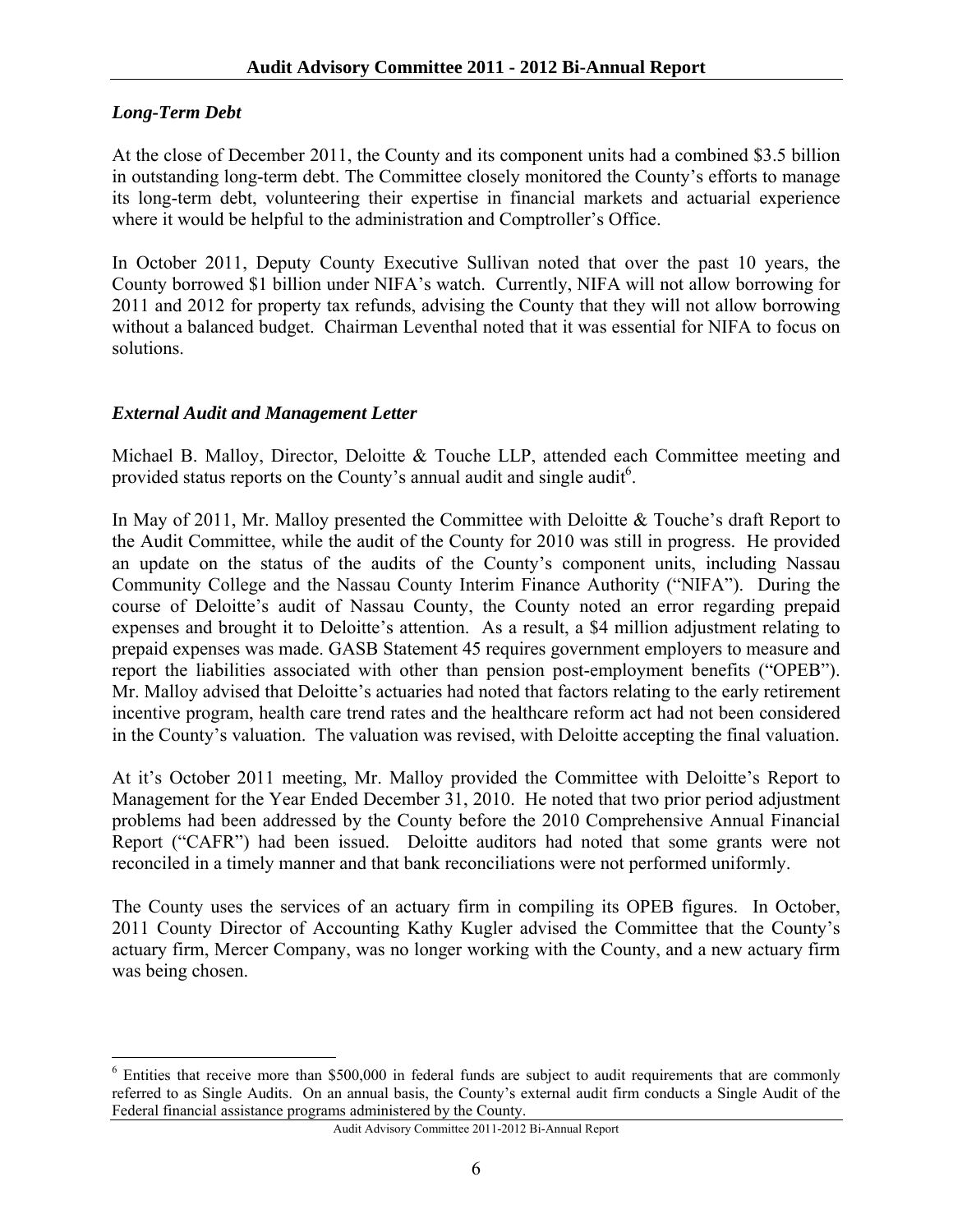Mr. Malloy noted that Deloitte must evaluate the County's ability to continue as a "going concern" each year. In 2011, there were many significant factors to consider in this determination. Mr. Malloy presented Deloitte's 2011 Audit Plan to the Committee, noting that areas that would be reviewed included tax certiorari liability, cash, vacation and sick pay accruals, deferred payroll, grant reconciliations, long-term debt, and component units.

Mr. Malloy described the new accounting standards that would apply to the County. GASB Statement No. 64, *Derivative Instruments: Application of Hedge Accounting Termination Provisions* will be implemented by NIFA, and the agency is looking for a derivative evaluator to assist with this effort.

In 2012, Mr. Malloy reported that the 2011 CAFR had been issued on July 27, 2012. The CAFR is posted on the Comptroller's website. Mr. Malloy noted that the CAFR had not been filed by the original June 30, 2012 deadline, but had been issued within the time frame of an extension that had been granted. The County implemented GASB Statement No. 54, *Fund Balance Reporting and Governmental Fund Type Definitions*, during 2011. This provided clearer fund balance classifications that can be consistently applied. Mr. Malloy noted that there had been no uncorrected misstatements or significant disagreements with management during the audit.

Mr. Malloy noted that a significant difficulty had been encountered during the audit, while dealing with the third-party actuaries regarding the valuation of the County's OPEB liability. Deloitte auditors believed that the work performed by the County's new actuary firm was not comparable to the work performed the prior year. This led to the late issuance of the CAFR, because a second valuation had to be obtained by another actuary firm. The County has issued a Request for Proposals for an actuarial company, and responses have been received by interested firms. Mr. Malloy noted the importance of the work due to its materiality on the County's financial statements. Committee Member Launer, who is an actuary, offered his assistance to the administration to help in the analysis.

An additional difficulty encountered by Deloitte in performing the 2011 single audit was that the Office of Housing and Community Development was not complying with the federal requirements for sub-recipient monitoring. This related to its Community Development Block Grants and the cash management requirements for its American Recovery and Reinvestment Act ("ARRA") Homeless Prevention & Rapid Re-Housing Program. Mr. Malloy noted that staff terminations and layoffs had contributed to the deficiencies and that employees needed training in grant compliance requirements. To prevent these exceptions from recurring, the Comptroller's Office's Accounting Section will provide assistance to the Office of Housing and Community Development, while the Office of Management and Budget's ("OMB") Grants Management Unit will provide staff training.

Mr. Malloy noted that an outstanding issue regarding the Office of the County Clerk, dating back to the 2007 audit, had delayed the issuance of Deloitte's 2011 Report to Management. The comment cited the need for supervisory review and written policies and procedures for the County Clerk's financial transactions; however, no information had been provided to Deloitte in order to assess the implementation of their proposed recommendations. Comptroller Maragos indicated that the Comptroller's Office would work with the County Clerk to resolve this issue.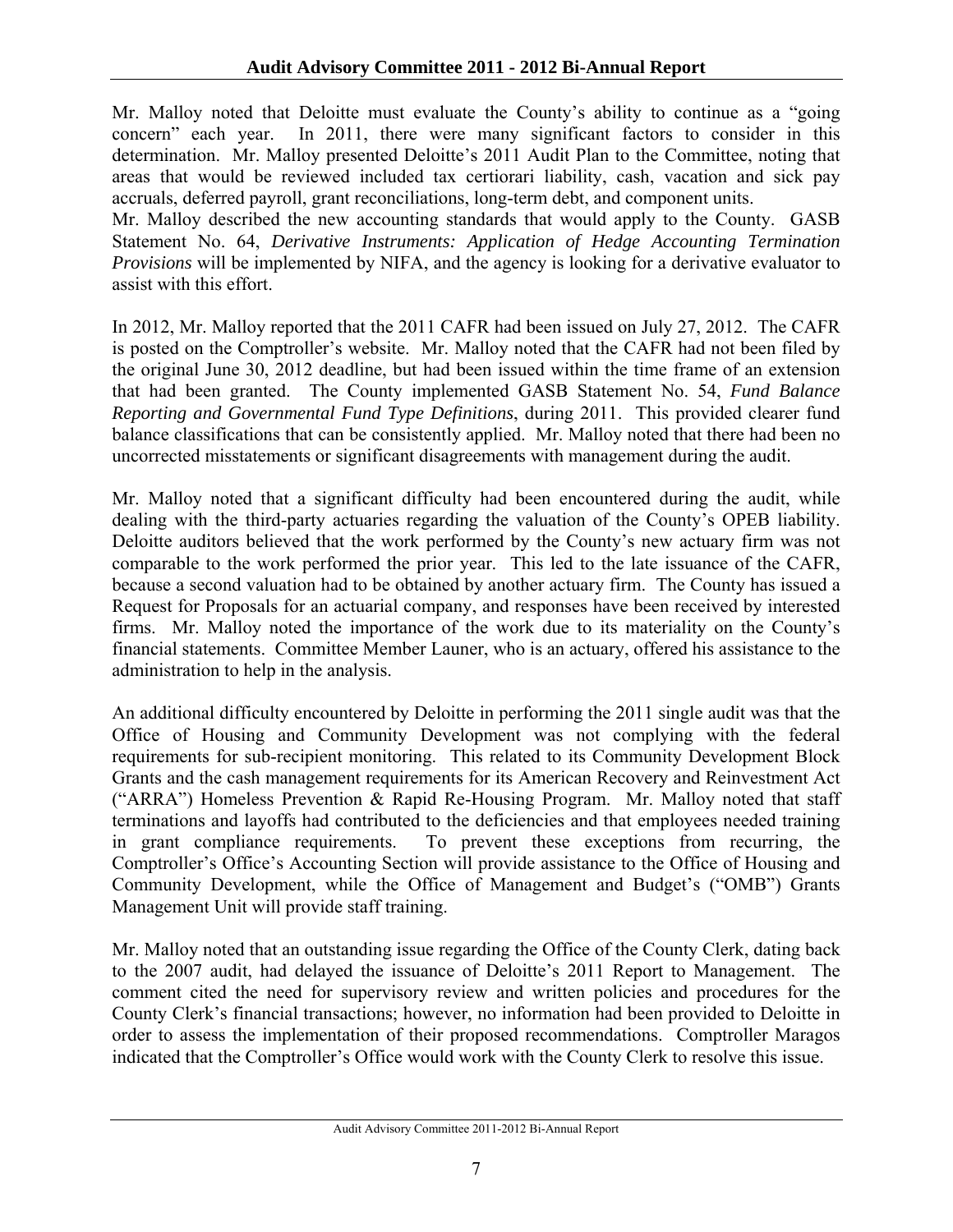In October of 2012, Mr. Malloy advised the Committee that GASB Statement No. 67, *Financial Reporting for Pension Plans- an Amendment of GASB Statement No. 25* and GASB Statement No. 68, *Accounting and Financial Reporting for Pensions,* will affect pension rules and will have an impact on the County's financial disclosures.

# *Nassau County Comptroller's Office's Audit Plan*

The Committee monitored the progress of the Comptroller's Office's 2011 and 2012 audit plans. The plans included audits of the Assessment Department, the County Attorney's Assessment Litigation Bureau, the Office of Housing and Community Development's Grants Administration, Hotel and Motel Occupancy Tax Collections, Department of Social Services Foster Care Payments, the Traffic and Parking Violations Agency, the Department of Social Services Office of Investigations, and Information Technology Telecommunications Management. Not-forprofit agencies providing services to the County, including the Family & Children's Association and the Long Island Association for Aids Care, Inc. ("LIAAC"), were also included in the audit plan. Living Wage Law compliance audits and desk audits were also performed.

Committee members were provided with copies of audit reports for review and discussion. Joy Watson, Deputy Comptroller for Audit and Special Projects, and JoAnn Greene, Director of Field Audit, attended Committee meetings to provide an update on the audit plan and the status of the audits in progress, as well as to answer any questions the Committee had regarding issued audit reports. Members were invited to offer their recommendations for future audits.

In May of 2011, Comptroller Maragos provided the Committee with an audit report on the Nassau County Industrial Development Agency ("NCIDA"), providing an overview of the audit findings. In October, Ms. Watson advised the Committee that the Board of the NCIDA had adopted the recommendations included in the audit report.

Deputy Comptroller Watson discussed the Comptroller's Office's audit of the Department of Information Technology's Succession Planning, Hardware Inventory Control and Miscellaneous Operations, issued in September, 2011. She expressed concern that there were more than eight information technology related capital projects that were behind schedule. Ms. Watson also discussed the 2010 Living Wage Annual Report with the Committee, noting that although some salary underpayments had been noted, there is more compliance with the Living Wage Law each year and most employees of the agencies audited are being paid correctly.

In 2012, Director of Field Audit, JoAnn Greene, provided the Committee with an update on audit reports released and audits currently in progress. She noted that audit reports on the Office of Housing and Community Development Grants Administration, the Family and Children's Association and Department of Social Services' Emergency Shelters would be issued soon. Audits of the Correctional Center Commissary and Nassau Community College were wrapping up, with reports under preparation. Ms. Greene advised that LIAAC had failed to cooperate with the Comptroller's Office's audit. Since most of their funding comes from New York State, rather than Nassau County, the Comptroller's Office has recommended a full review of the agency by the State Attorney General and the Office of the State Comptroller.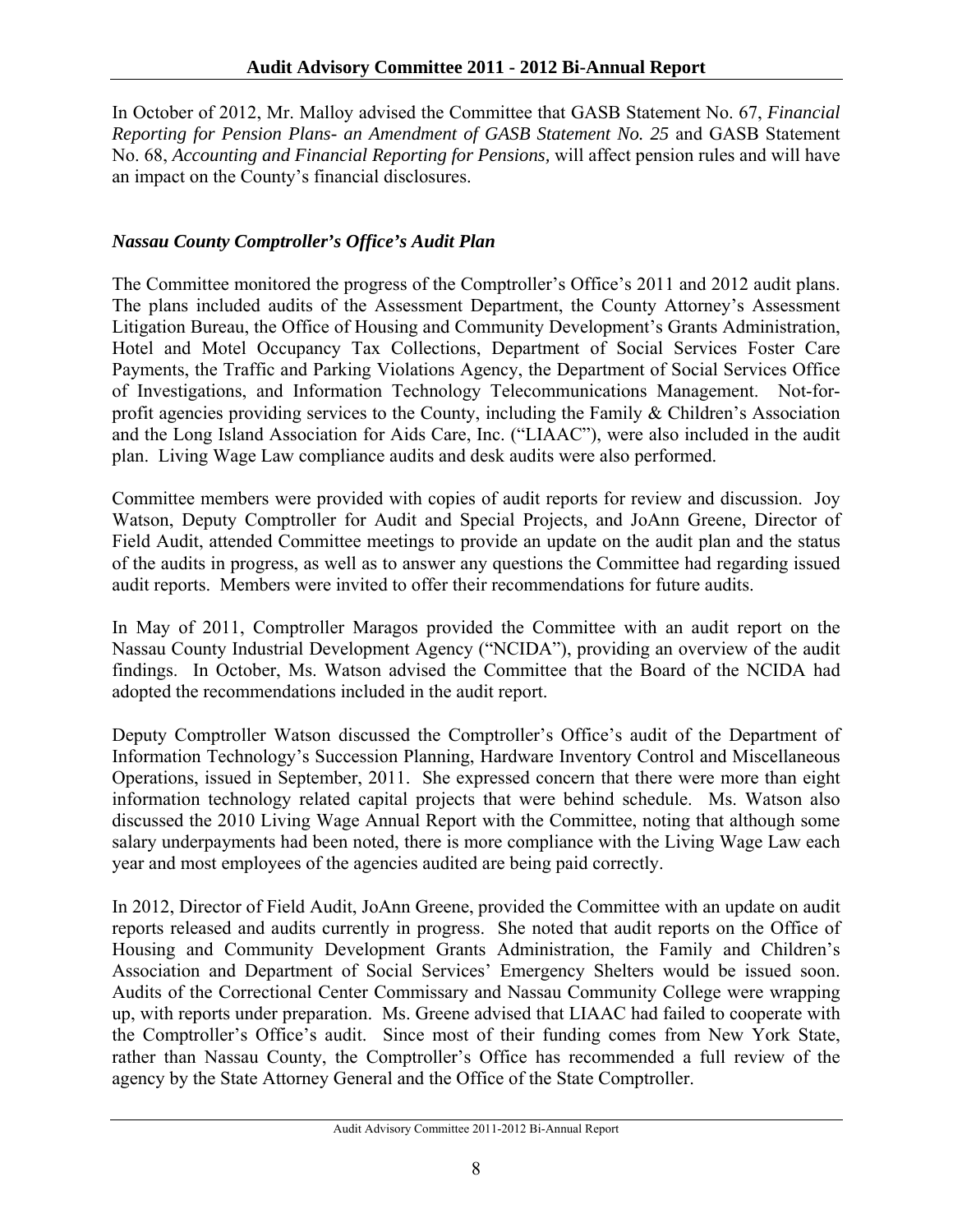# *Status of Nassau Health Care Corporation/Nassau University Medical Center*

In 1999, the Nassau Health Care Corporation ("NHCC") acquired the County's health facilities, including the Nassau University Medical Center ("NUMC").<sup>7</sup> The County assumed responsibility for the majority of the liabilities and debt of the hospital, which has experienced operating losses. Therefore, the Committee monitors its condition closely.

In May of 2011, Comptroller Maragos provided the Committee with an overview of the findings of the Comptroller's Office's Limited Review of the NHCC, which had been issued in March of 2011. A follow-up audit is currently ongoing.

 $\overline{a}$ 

<sup>&</sup>lt;sup>7</sup> Comprehensive Annual Financial Report of the Comptroller, Year Ended December 31, 2011, page 105.

Audit Advisory Committee 2011-2012 Bi-Annual Report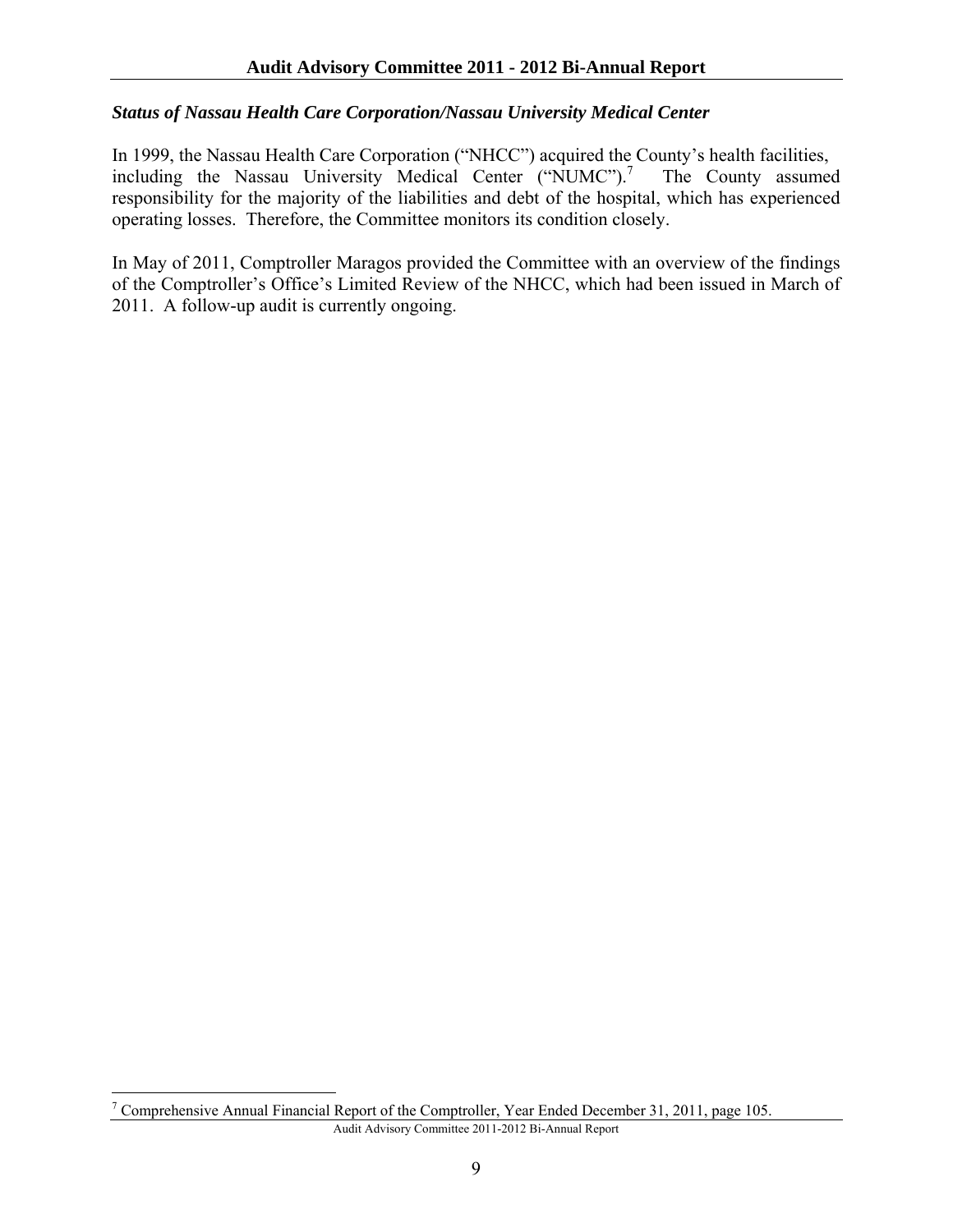## **Nassau County Comptroller's Office Field Audit Unit Reports Issued 2011-2012**

The following reports have been released by the Comptroller's Office during the scope of this report.

## **2011 Reports Issued:**

- Limited Financial Review of the South Farmingdale Water District
- Limited Audit of the Long Island Center for Independent Living, Inc. 2009 Compliance with the Nassau County Living Wage Law
- Limited Review of Nassau Health Care Corporation
- Limited Review of the Nassau County Industrial Development Agency
- Review of County Utilities Expenses Long Island Power Authority Costs
- Living Wage Law 2010 Annual Report
- Limited Audit of G.E.M. Health Care Agency, Inc. 2007, 2008, 2009 Compliance with the Nassau County Living Wage Law
- Limited Review of the Nassau County Department of Information Technology's Succession Planning, Hardware Inventory Control and Miscellaneous Operations
- Limited Review of the Department of Assessment
- Limited Review of Tax Certiorari Appraisal Reports of Real Property and Legislative Reform
- Limited Review of the County Attorney Assessment Litigation Bureau Tax Certiorari Business **Operations**
- Limited Review of the Nassau County Department of Information Technology's Telecommunications Management
- Follow Up Audit of the Department of Social Services Office of Investigations

#### **2012 Reports Issued:**

- Limited Review of the Nassau County Traffic and Parking Violations Bureau
- Limited Review of the Department of Social Services' Foster Care Payments for Duplicate Claims
- Limited Review of the Nassau County Police Department's Petty Cash Accounts
- Limited Review of Nassau County's Belmont Park Racetrack Admission Tax Revenue
- Limited Review of Long Island Association for Aids Care, Inc.
- Limited Review of Nassau County's Hotel and Motel Occupancy Tax Collections
- Living Wage Law 2011 Annual Report
- Limited Audit of Cottage Home Care Services 2011 Compliance with the Nassau County Living Wage Law
- Limited Audit of A&B Healthcare Services, Inc. 2011 Compliance with the Nassau County Living Wage Law
- Limited Audit of Jzanus Home Care, Inc. 2011 Compliance with the Nassau County Living Wage Law
- Limited Review of Public Security's Oversight of Parking Meter Maintenance, Revenue Collections and Violations Ticketing
- Limited Review of the Office of Housing and Community Development Grants Administration
- Limited Review of the Family and Children's Association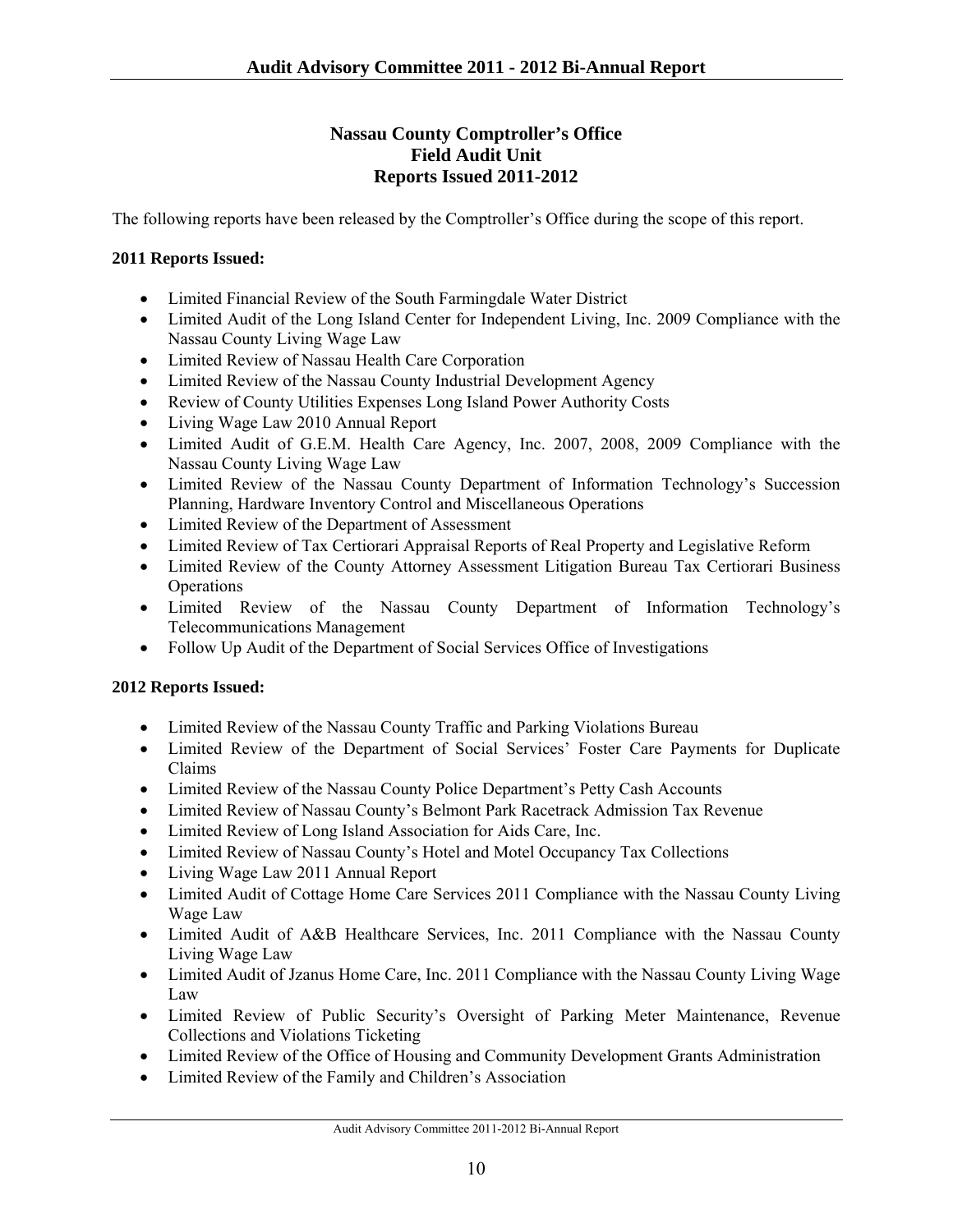These reports can be viewed in their entirety by accessing the following links:

http://www.nassaucountyny.gov/agencies/Comptroller/Audits/index.html

and

http://www.nassaucountyny.gov/agencies/Comptroller/LivingWage/LivingWageAuditReports.html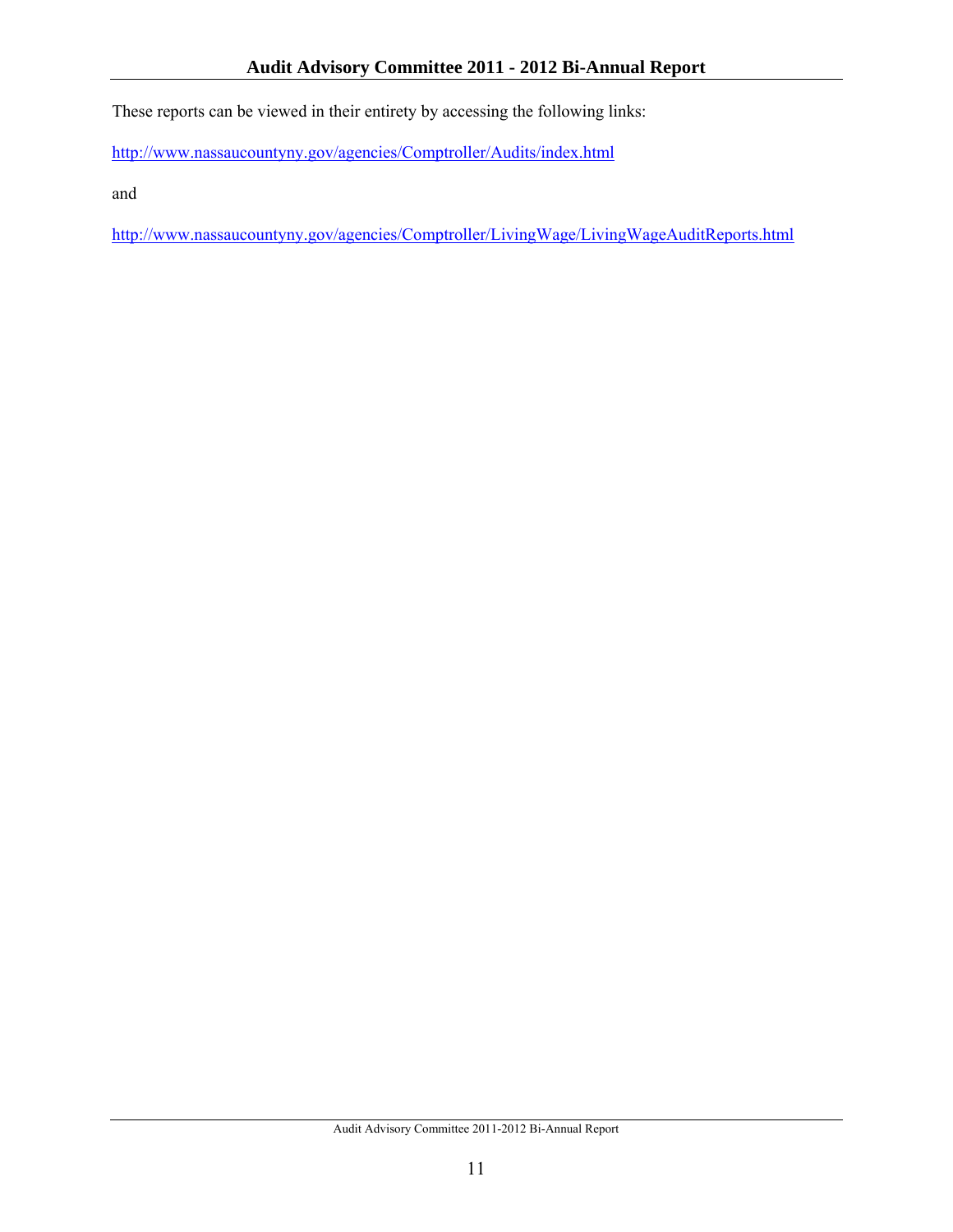# **OPERATING GUIDELINES FOR THE NASSAU COUNTY INDEPENDENT AUDIT ADVISORY COMMITTEE**

## **PURPOSE**

The Nassau County Audit Advisory Committee (the "Committee") assists in monitoring Nassau County (the "County") finances. The Committee monitors and advises where appropriate the independent audit of the County's financial statements from the selection of the independent auditor to providing advice on the resolution of audit findings. The Committee examines the appropriateness of the outside audit's scope; the preparation of the annual financial statements; the audit results; and the assessment of the adequacy of internal controls by both the administration and the auditors. In connection with the independent audit, the Committee performs the following functions:

- 1. Reviews significant written communications between the County and the independent auditors including the management letter and recommends resolutions for any items requiring follow-up and monitoring;
- 2. Provides input on the creation of an external audit plan and periodically reviews the plan to provide recommendations for changes in process and procedures; and
- 3. Meets at least once annually, or more often if necessary, with the County's independent auditors about significant risks or exposures facing the County and assesses steps the County has taken or proposes to take to minimize such risks and periodically review compliance with the County's proposed steps.
- 4. The Committee will, from time to time, evaluate, analyze and recommend action on other matters, activities and issues that might impact the finances of the County.

Similarly, the Committee reviews and comments on the Comptroller's internal audit plan, audits prepared pursuant to that plan, agency responses and County control directives and procedures and periodically participate in special projects when appropriate.

#### **ANNUAL REPORT**

At the end of each year, the Committee prepares a report summarizing its activities, which generally include a description of:

- a) The Committee's monitoring of the County's financial statements, comprehensive annual financial report and outside audit; and
- b) Any other matters considered by the Committee.

The year-end report is transmitted to the Comptroller, the County Executive, and the Presiding Officer and Minority Leader of the County Legislature, and will be made available for review by the public.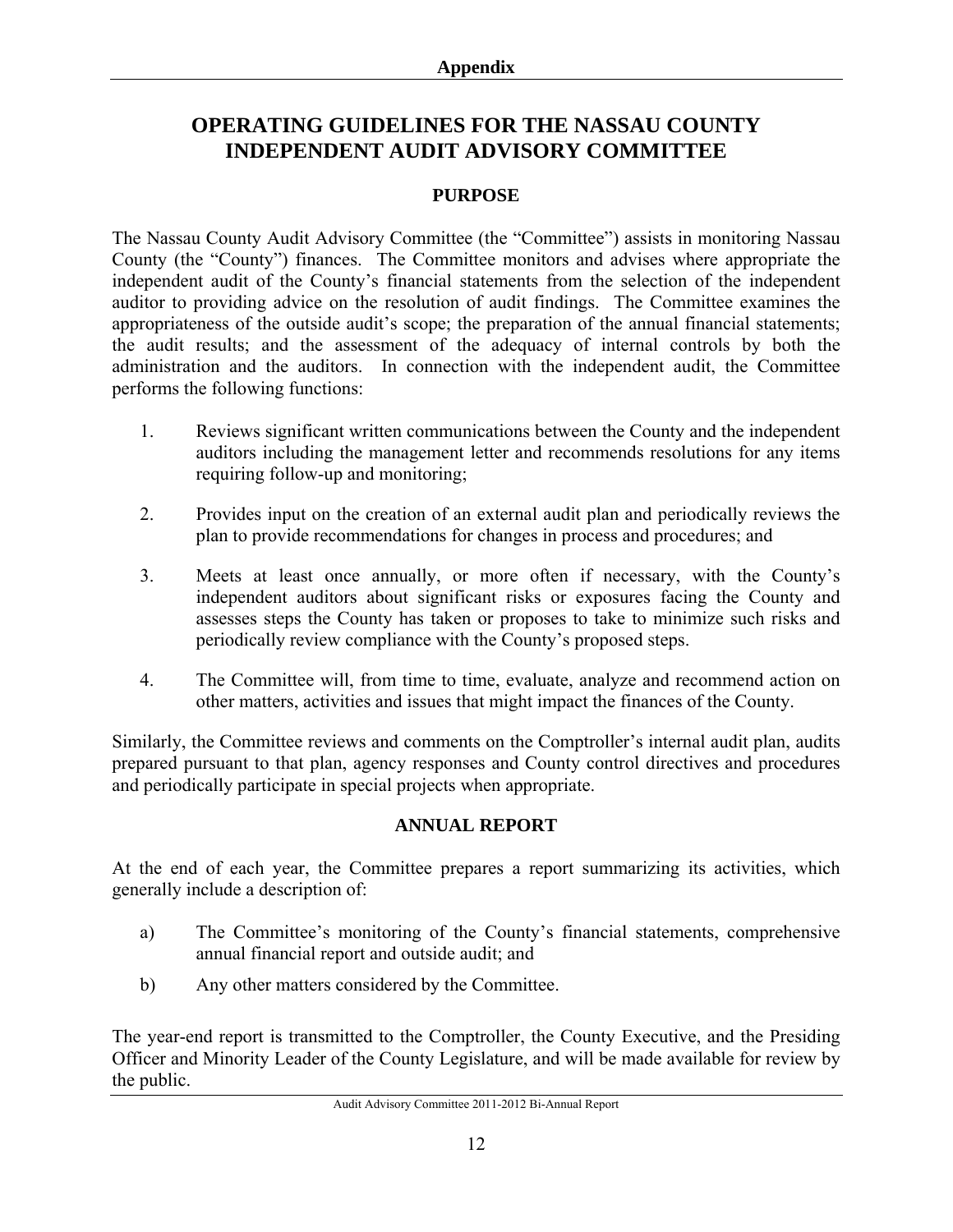# **COMPOSITION OF THE COMMITTEE**

Members of the Committee are appointed by the Comptroller in the following manner, subject to the approval of the Committee:

The Committee is composed of a minimum of seven members:\*

County Executive or designee;

County Comptroller or designee; and

At least five independent members, experienced County community/business/financial leaders selected by the Comptroller, subject to the approval of the Committee, who are independent of the County and local governments. One of the five independent members shall be chosen to serve as committee chairperson and one shall be chosen as vicechairperson. The chairperson and vice-chairperson shall be elected from among its independent members. The vice-chairperson shall assume the responsibilities of the chairperson when the chairperson is not available.

\* The Committee may conduct its business with fewer members while awaiting the filling of vacancies.

Collectively, the Committee should possess the expertise and experience in accounting, financial reporting and finance needed to understand and monitor the preparation of the County's financial statements and the independent audit of those statements.

# **GOOD STANDING**

A Member shall be considered a Member in Good Standing and eligible to vote on issues presented before the Committee if the Member has attended a minimum of three meetings in a twelve-month period, unless the Member's absence has been approved by the Committee. Members who do not meet the minimum attendance requirement may be removed from the Committee unless good cause for such absences has been accepted by the Committee in its sole discretion.

# **TERMS OF APPOINTMENT**

Service on the Committee is pro-bono. County officials serving on the Committee will not receive compensation in addition to their regular salaries. All administrative expenses shall be borne by the Comptroller's Office. Independent members of the Committee serve staggered terms so as to ensure continuity and stability of the Committee. Term of Service for independent members shall be a three-year term. Independent members may be reappointed at the end of their term for additional terms.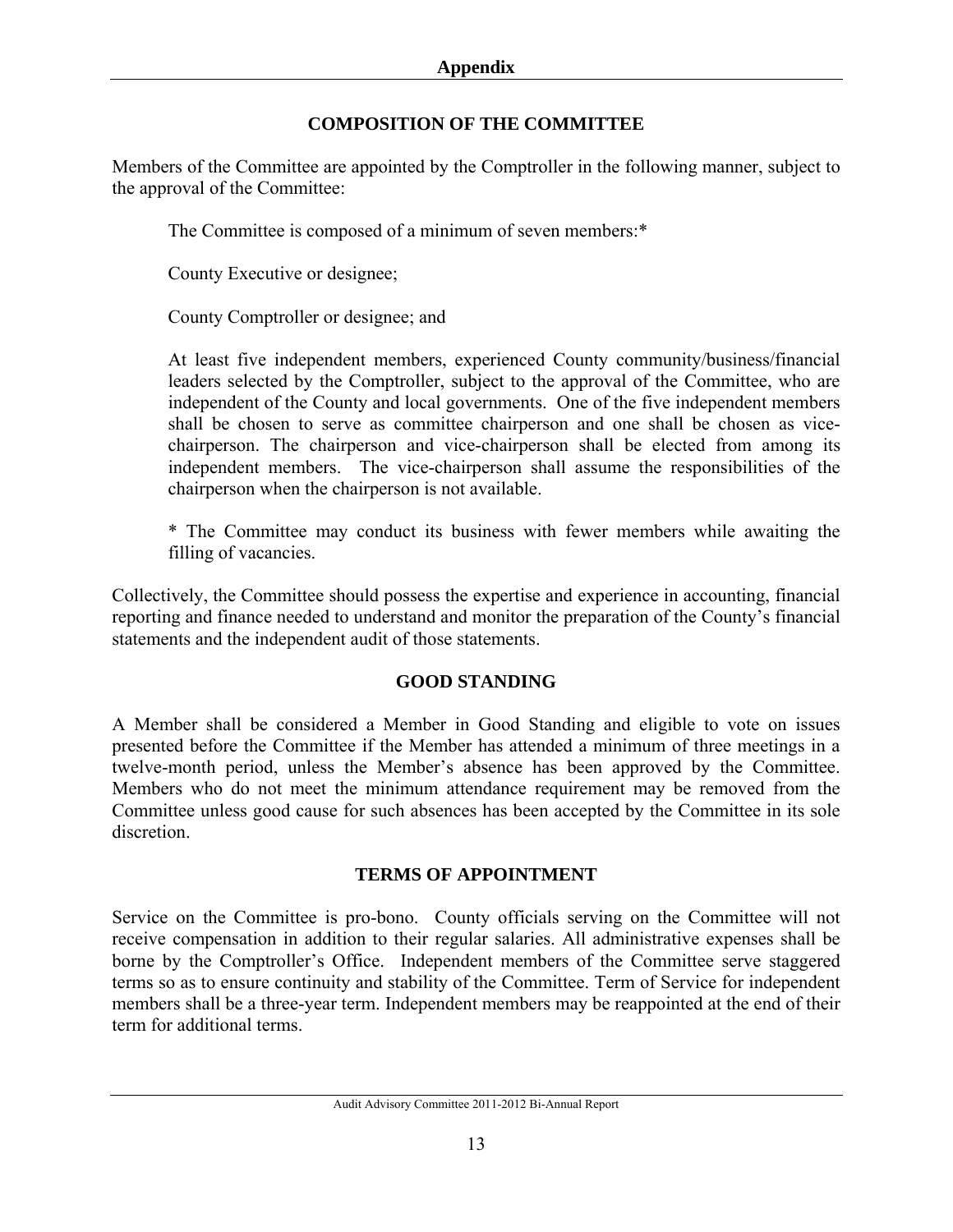#### **Appendix**

All independent members shall hold their position until successors are chosen, except where an independent member has resigned or has been removed from the Committee.

#### **PLACE OF MEETINGS**

All meetings of the Committee shall be held at the Comptroller's Office or any other venue that has been designated from time-to-time.

## **REGULAR MEETINGS**

The Committee shall schedule regular meetings at least tri-annually and special meetings as necessary. Notice of all meetings shall be provided at least two days prior to such meeting. Meetings shall not be delayed or rescheduled due to the absence of one or more Committee members so long as at least a quorum of the Committee is present.

#### **SPECIAL MEETINGS**

Special meetings of the Committee may be called at any time by the Comptroller and notice of such special meeting shall be given at least one day prior to such meeting.

# **QUORUM**

Unless otherwise provided herein, a simple majority of the independent members then on the Committee shall constitute a quorum in order to conduct official business, except that when the number of independent members constituting the Committee shall be an even number, two-thirds of the independent members shall constitute a quorum. A majority of the independent members present whether or not a quorum is present may adjourn any meeting to another time and place. Each independent member shall be entitled to one vote on each matter submitted to vote before the Committee.

# **RESIGNATION**

Any independent member may resign at any time by giving written notice to the Committee. A resignation is effective upon the date provided for in the notice. If no date is provided for in the written notice, the resignation shall take effect at the next scheduled meeting.

#### **REMOVAL**

Any independent member may be removed for "Cause" at a meeting called for that purpose. For purposes of these Guidelines, "For Cause" shall mean: when an independent member has been found by the Committee to have breached the attendance requirement provided for in these Guidelines without being excused by the Committee or any duty arising under these Guidelines or where there was non-disclosure of a material fact(s) that if known, would have presented a conflict of interest for the Member and where the Member should have reasonably known of the conflict.